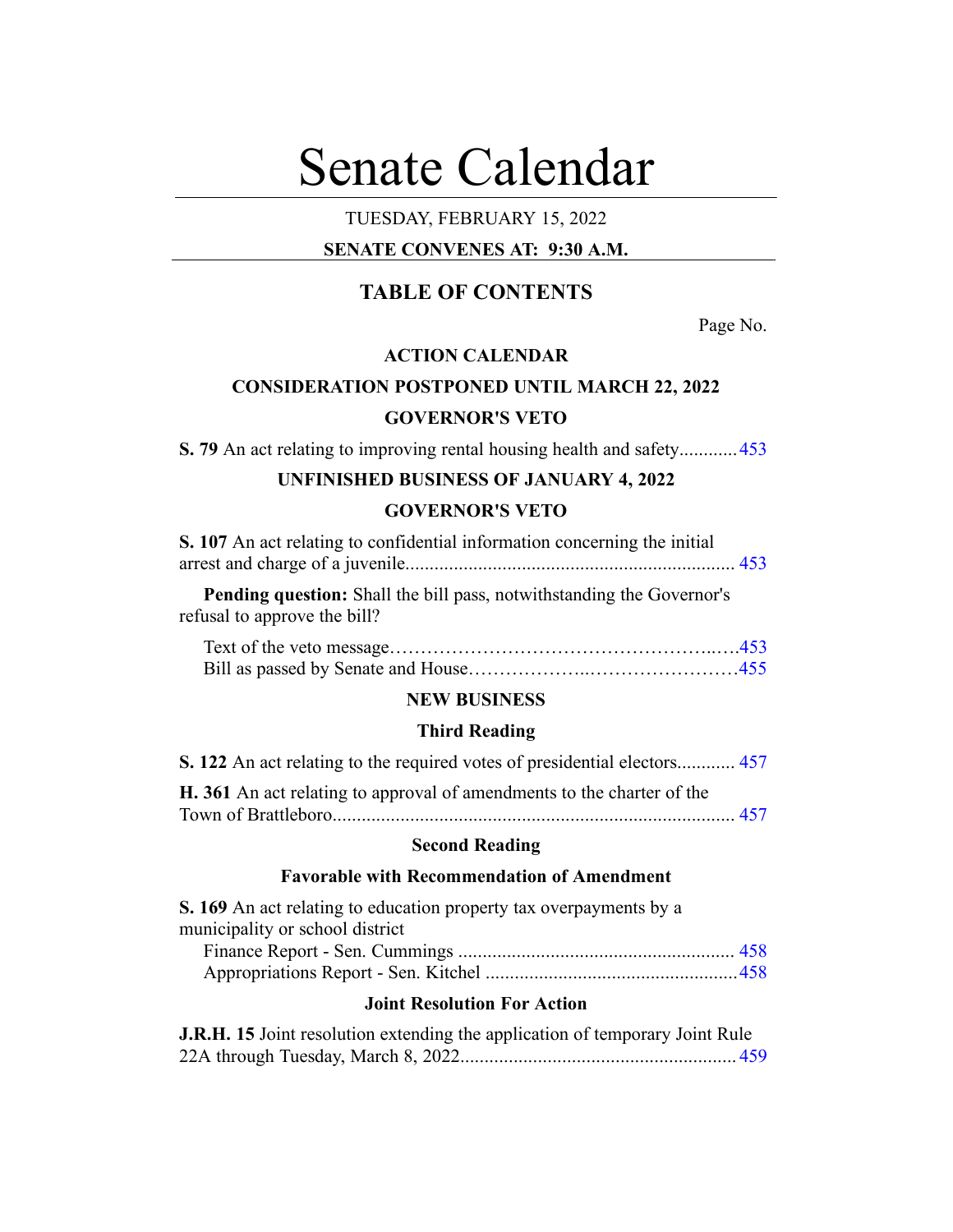# **NOTICE CALENDAR**

# **Second Reading**

# **Favorable with Recommendation of Amendment**

| S. 173 An act relating to the State House Oversight Committee                      |  |
|------------------------------------------------------------------------------------|--|
|                                                                                    |  |
| <b>S. 188</b> An act relating to regulating licensed small cannabis cultivation as |  |
| farming                                                                            |  |
|                                                                                    |  |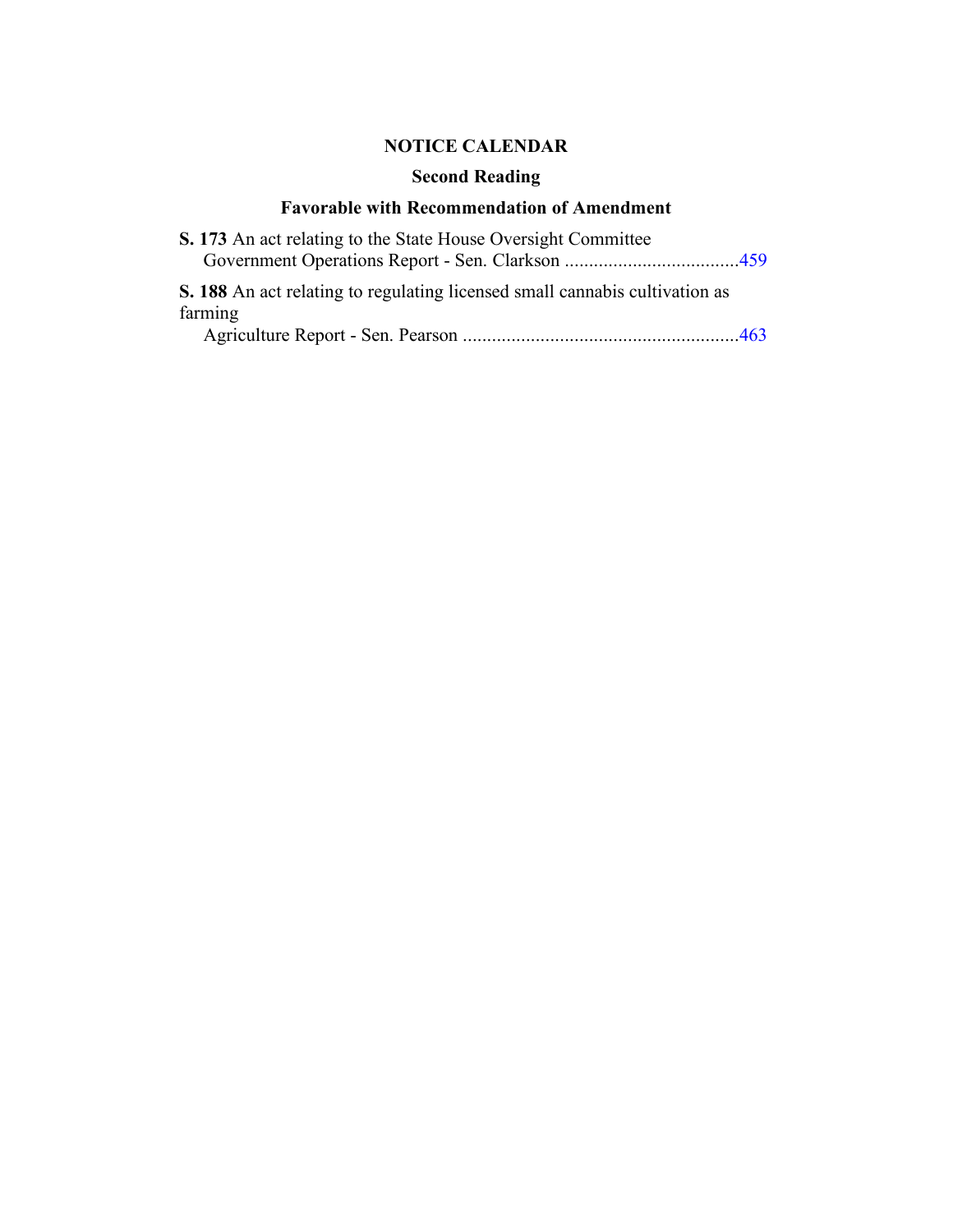#### **ORDERS OF THE DAY**

#### **ACTION CALENDAR**

## <span id="page-2-0"></span>**CONSIDERATION POSTPONED UNTIL MARCH 22, 2022**

#### **GOVERNOR'S VETO**

# **S. 79.**

An act relating to improving rental housing health and safety.

**Pending question (to be voted by call of the roll):** Shall the bill pass, notwithstanding the Governor's refusal to approve the bill? (Two-thirds of the members present required to override the Governor's veto.)

<span id="page-2-1"></span>(For text of the Governor's Veto Message, see Senate Journal for June 24, 2021, page 1454)

# **UNFINISHED BUSINESS OF JANUARY 4, 2022**

#### **GOVERNOR'S VETO**

#### **S. 107.**

An act relating to confidential information concerning the initial arrest and charge of a juvenile.

**Pending question (to be voted by call of the roll):** Shall the bill pass, notwithstanding the Governor's refusal to approve the bill? (Two-thirds of the members present required to override the Governor's veto.)

The text of the Communication from His Excellency, The Governor, whereby he *vetoed* and returned unsigned **Senate Bill No. S. 107** to the Senate is as follows:

#### **Text of Communication from Governor**

"May 20, 2021

The Honorable John Bloomer, Jr. Secretary of the Senate 115 State House Montpelier, VT 05633-5401

Dear Mr. Bloomer:

Pursuant to Chapter II, Section 11 of the Vermont Constitution, I am returning S.107, *An act relating to confidential information concerning the initial arrest and charge of a juvenile*, without my signature, because of concerns with the policy to automatically raise the age of accountability for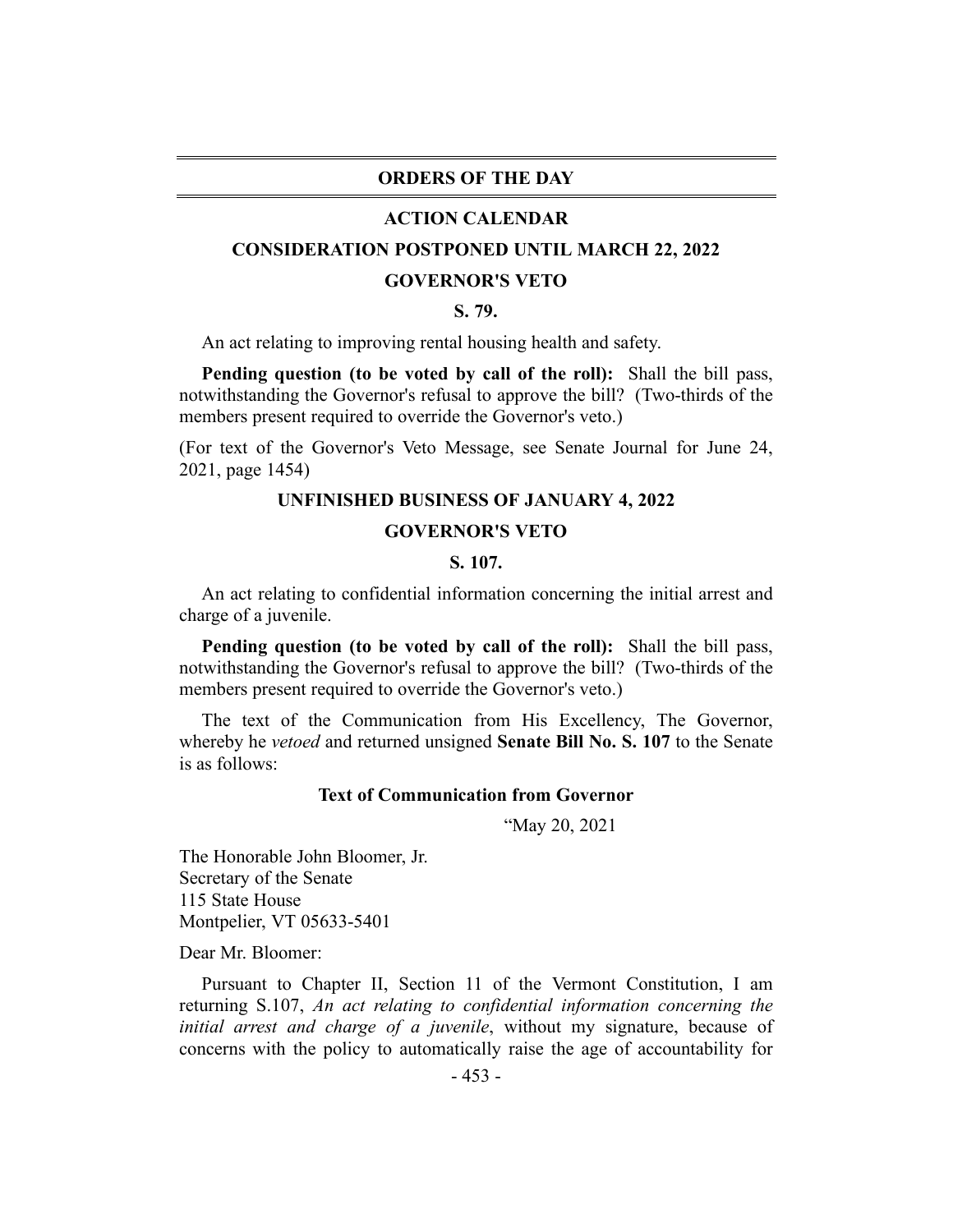crimes, and afford young adults protections meant for juveniles, without adequate tools or systems in place.

Three years ago, I signed legislation intended to give young adults who had become involved in the criminal justice system certain protections meant for juveniles. At the time, I was assured that, prior to the automatic increases in age prescribed in the bill, plans would be in place to provide access to the rehabilitation, services, housing and other supports needed to both hold these young adults accountable and help them stay out of the criminal justice system in the future.

This has not yet been the case. In addition to ongoing housing challenges, programs designed and implemented for children under 18 are often not appropriate for those over 18. Disturbingly, there are also reports of some young adults being used – and actively recruited – by older criminals, like drug traffickers, to commit crimes because of reduced risk of incarceration, potentially putting the young people we are trying to protect deeper into the criminal culture and at greater risk.

I want to be clear: I'm not blaming the Legislature or the Judiciary for these gaps. All three branches of government need to bring more focus to this issue if we are going to provide the combination of accountability, tools and services needed to ensure justice and give young offenders a second chance.

For these reasons, I believe we need to take a step back and assess Vermont's "raise the age" policy, the gaps that exist in our systems and the unintended consequences of a piecemeal approach on the health and safety of our communities, victims and the offenders we are attempting to help. I see S.107 as deepening this piecemeal approach.

I also remain concerned with the lack of clarity in S.107 regarding the disparity in the public records law between the Department of Public Safety and the Department of Motor Vehicles.

Based on the objections outlined above, I am returning this legislation without my signature pursuant to Chapter II, Section 11 of the Vermont Constitution. I believe this presents an opportunity to start a much-needed conversation about the status of our juvenile justice initiatives and make course corrections where necessary, in the interest of public safety and the young Vermonters we all agree need an opportunity to get back on the right path.

Sincerely,

/s/Philip B. Scott Governor

PBS/kp"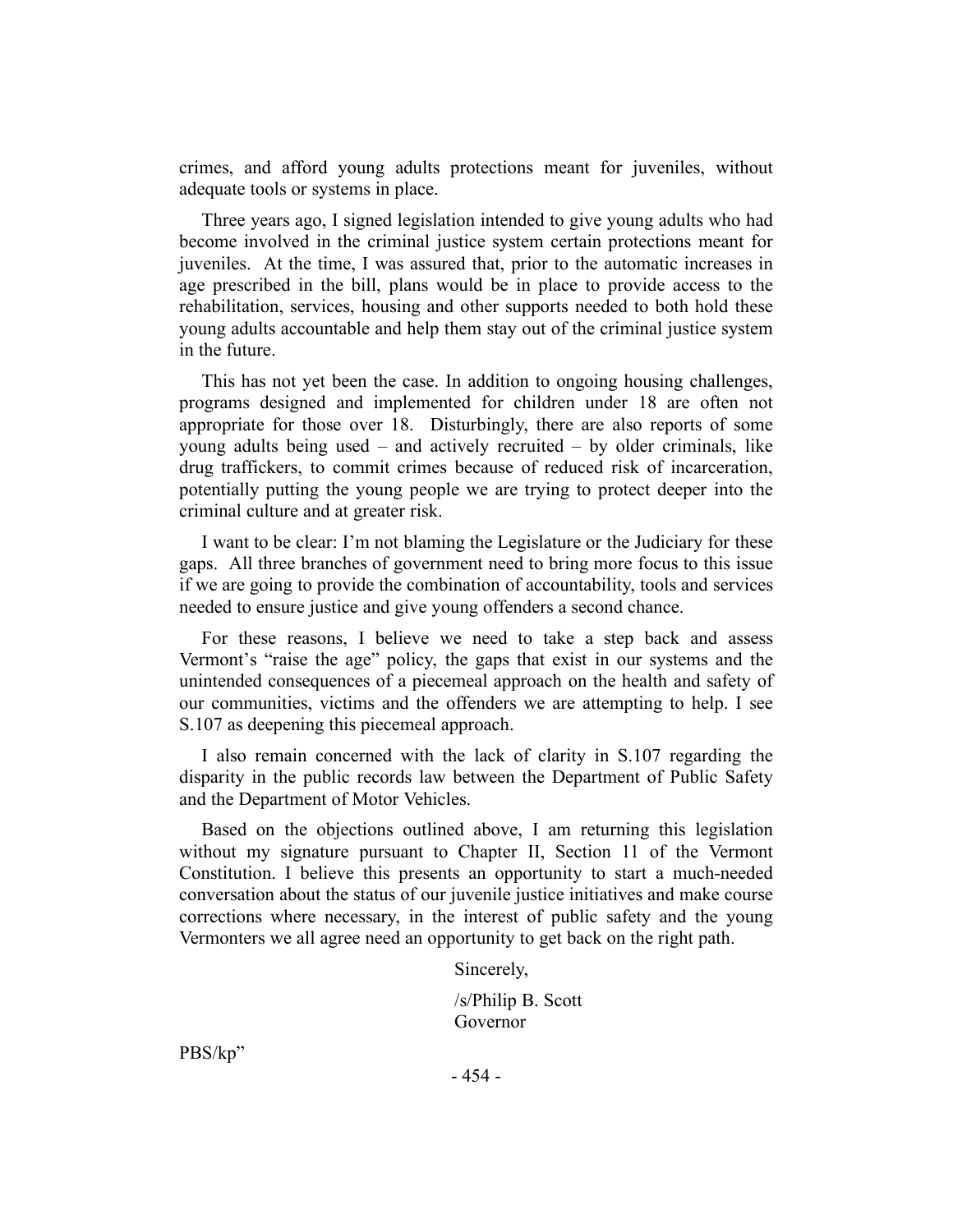#### **Text of bill as passed by Senate and House**

The text of the bill as passed by the Senate and House of Representatives is as follows:

**S.107** An act relating to confidential information concerning the initial arrest and charge of a juvenile

It is hereby enacted by the General Assembly of the State of Vermont:

\* \* \* Exemption; records of arrest or charge of a juvenile \* \* \*

Sec. 1. 1 V.S.A. § 317 is amended to read:

# § 317. DEFINITIONS; PUBLIC AGENCY; PUBLIC RECORDS AND DOCUMENTS; EXEMPTIONS

\* \* \*

(c) The following public records are exempt from public inspection and copying:

\* \* \*

(5)(A) Records dealing with the detection and investigation of crime, but only to the extent that the production of such records:

\* \* \*

(B)(i) Notwithstanding subdivision (A) of this subdivision (5), records relating to management and direction of a law enforcement agency; records reflecting the initial arrest of a person, including any ticket, citation, or complaint issued for a traffic violation, as that term is defined in 23 V.S.A. § 2302; and records reflecting the charge of a person shall be public.

(ii) A public agency shall not release any information within a record reflecting the initial arrest or charge of a person under 19 years of age that would reveal the identity of the person. However, a public agency may disclose identifying information relating to the initial arrest of a person under 19 years of age in order to protect the health and safety of any person.

\* \* \*

\* \* \* Effective July 1, 2022 \* \* \*

Sec. 2. 1 V.S.A. § 317 is amended to read:

§ 317. DEFINITIONS; PUBLIC AGENCY; PUBLIC RECORDS AND DOCUMENTS; EXEMPTIONS

\* \* \*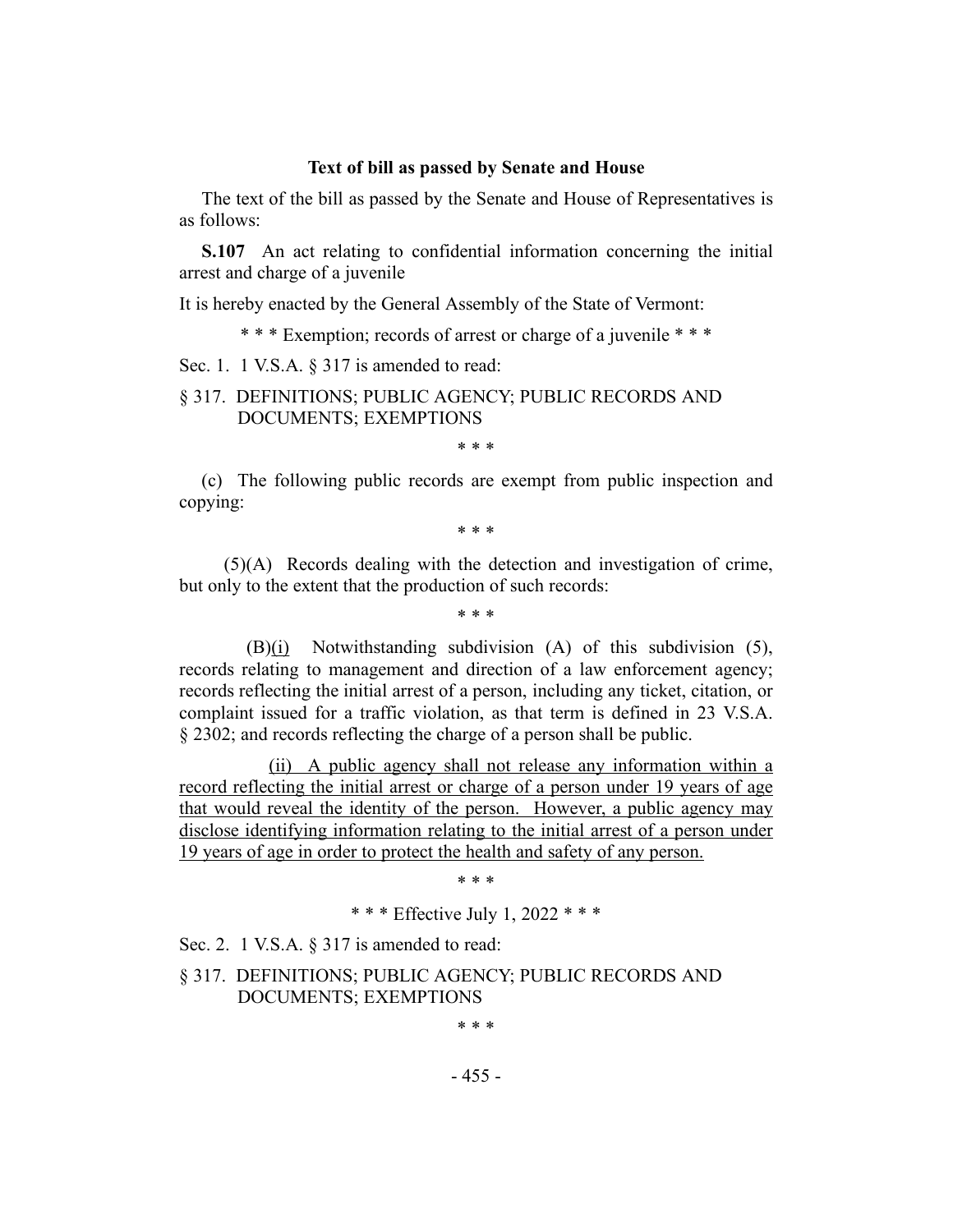(c) The following public records are exempt from public inspection and copying:

\* \* \*

(5)(A) Records dealing with the detection and investigation of crime, but only to the extent that the production of such records:

\* \* \*

(B)(i) Notwithstanding subdivision (A) of this subdivision (5), records relating to management and direction of a law enforcement agency; records reflecting the initial arrest of a person, including any ticket, citation, or complaint issued for a traffic violation, as that term is defined in 23 V.S.A. § 2302; and records reflecting the charge of a person shall be public.

(ii) A public agency shall not release any information within a record reflecting the initial arrest or charge of a person under 19 20 years of age that would reveal the identity of the person. However, a public agency may disclose identifying information relating to the initial arrest of a person under 19 20 years of age in order to protect the health and safety of any person.

#### \* \* \*

# Sec. 3. APPLICATION OF PUBLIC RECORDS ACT EXEMPTION REVIEW

Notwithstanding 1 V.S.A. § 317(e), the Public Records Act exemption amended in Sec. 1 shall continue in effect and shall not be reviewed for repeal.

> \* \* \* Custodian of records relating to a person under court jurisdiction \* \* \*

Sec. 4. 33 V.S.A. § 5117 is amended to read:

# § 5117. RECORDS OF JUVENILE JUDICIAL PROCEEDINGS

(a)(1) Except as otherwise provided, court and law enforcement reports and files concerning a person subject to the jurisdiction of the court shall be maintained separate from the records and files of other persons. Unless a charge of delinquency is transferred for criminal prosecution under chapter 52 of this title or the court otherwise orders in the interests of the child, such records and files shall not be open to public inspection nor their contents disclosed to the public by any person. However, upon a finding that a child is a delinquent child by reason of commission of a delinquent act which that would have been a felony if committed by an adult, the court, upon request of the victim, shall make the child's name available to the victim of the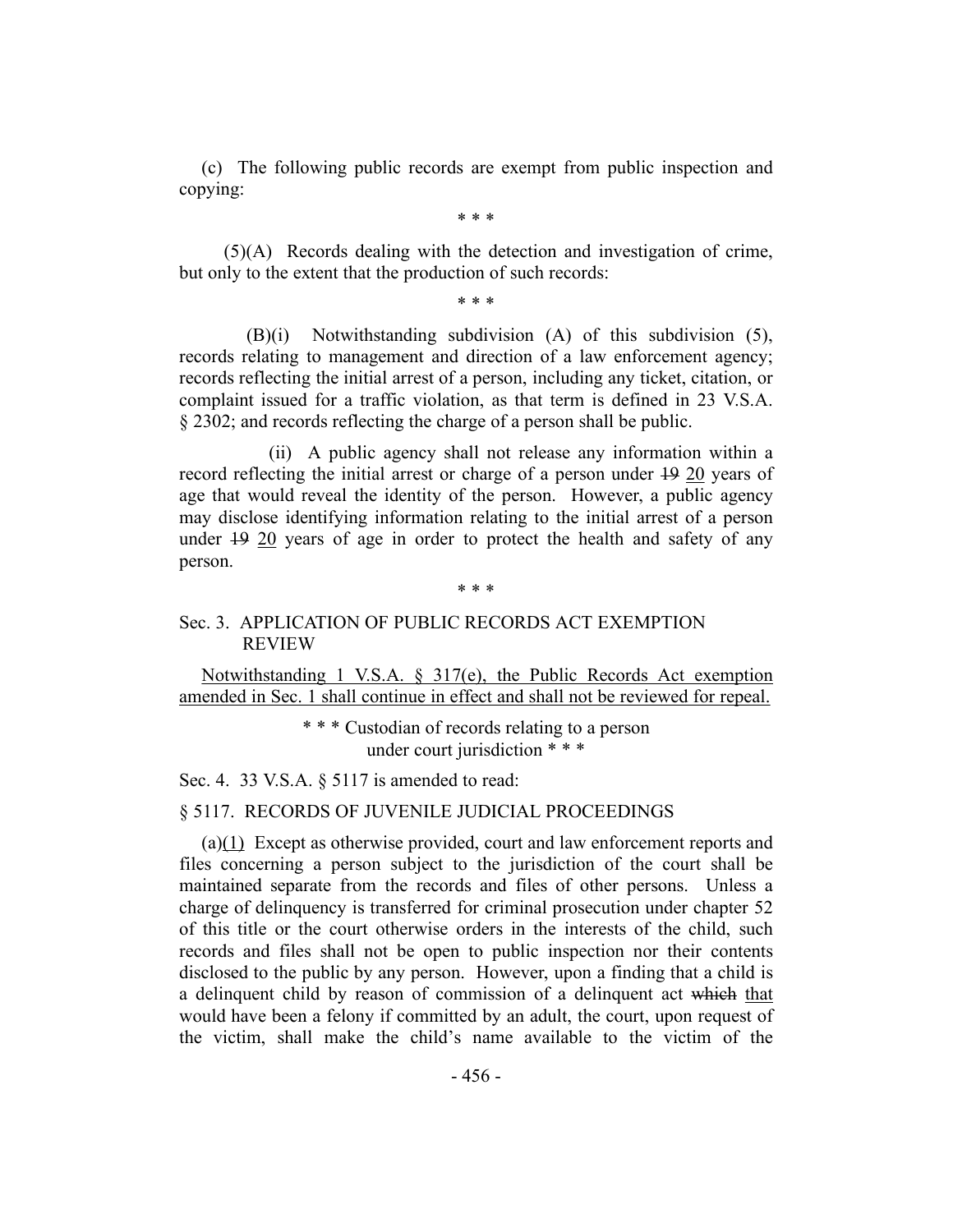delinquent act. If the victim is incompetent or deceased, the child's name shall be released, upon request, to the victim's guardian or next of kin.

(2) When a person is subject to the jurisdiction of the court, the court shall become the sole records custodian for purposes of responding to any request for court or law enforcement records concerning the person. A public agency shall direct any request for these records to the courts for response.

(3) When a person is subject to the jurisdiction of the Criminal Division of the Superior Court pursuant to chapter 52 or 52A of this title, the Criminal Division of the Superior Court shall become the sole records custodian for purposes of responding to any request for court or law enforcement records concerning the person. A public agency shall direct any request for these records to the courts for response.

\* \* \*

\* \* \* Effective Dates \* \* \*

#### Sec. 5. EFFECTIVE DATES

This act shall take effect on July 1, 2021, except that Sec. 2 (2022 amendment to 1 V.S.A.  $\S 317(c)(5)(B)(ii)$  (public records; exemptions; records relating to the initial arrest and charge of a person)) shall take effect on July 1, 2022.

## **NEW BUSINESS**

#### **Third Reading**

## **S. 122.**

<span id="page-6-1"></span><span id="page-6-0"></span>An act relating to the required votes of presidential electors.

# **H. 361.**

An act relating to approval of amendments to the charter of the Town of Brattleboro.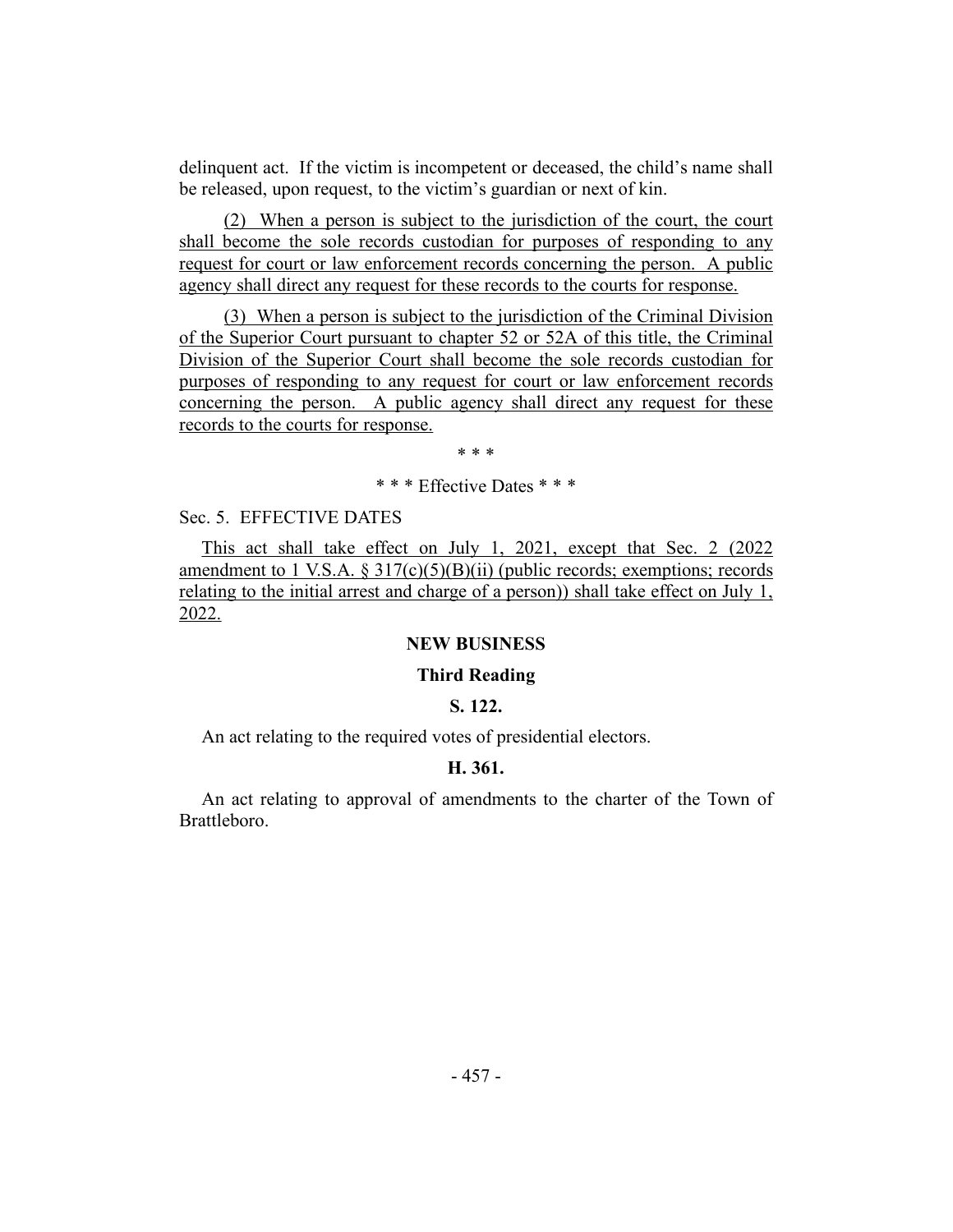#### **Second Reading**

#### **Favorable with Recommendation of Amendment**

# **S. 169.**

<span id="page-7-0"></span>An act relating to education property tax overpayments by a municipality or school district.

### **Reported favorably with recommendation of amendment by Senator Cummings for the Committee on Finance.**

The Committee recommends that the bill be amended as follows:

First: In Sec. 1, Education Fund refund; City of Barre TIF District; tax increment; FY 2016–FY 2019, by striking out "fiscal year 2023" and inserting in lieu thereof June 30, 2022

Second: In Sec. 2, 16 V.S.A. § 4011, in subsection (d), in the second sentence, by striking out the words "General Assembly" and inserting in lieu thereof the words House Committees on Education and on Ways and Means and the Senate Committees on Education and on Finance

Third: In Sec. 3, 16 V.S.A.  $\S$  4025(b), in subdivision (6), after "as determined by the Secretary of Education" by inserting the words in consultation with the Commissioner of Taxes

Fourth: In Sec. 4, effective date, by striking out "July 1, 2022" and inserting in lieu thereof the word passage

(Committee vote: 7-0-0)

# <span id="page-7-1"></span>**Reported favorably with recommendation of amendment by Senator Kitchel for the Committee on Appropriations.**

The Committee recommends that the bill be amended as recommended by the Committee on Finance with the following amendments thereto:

First: By striking out Sec. 1, Education Fund refund; City of Barre TIF District; tax increment; FY 2016–FY 2019, in its entirety and inserting in lieu thereof a new Sec. 1 to read as follows:

Sec. 1. [Deleted.]

Second: In Sec. 4, effective date, by striking out "passage" and inserting in lieu thereof July 1, 2022

(Committee vote: 5-0-2)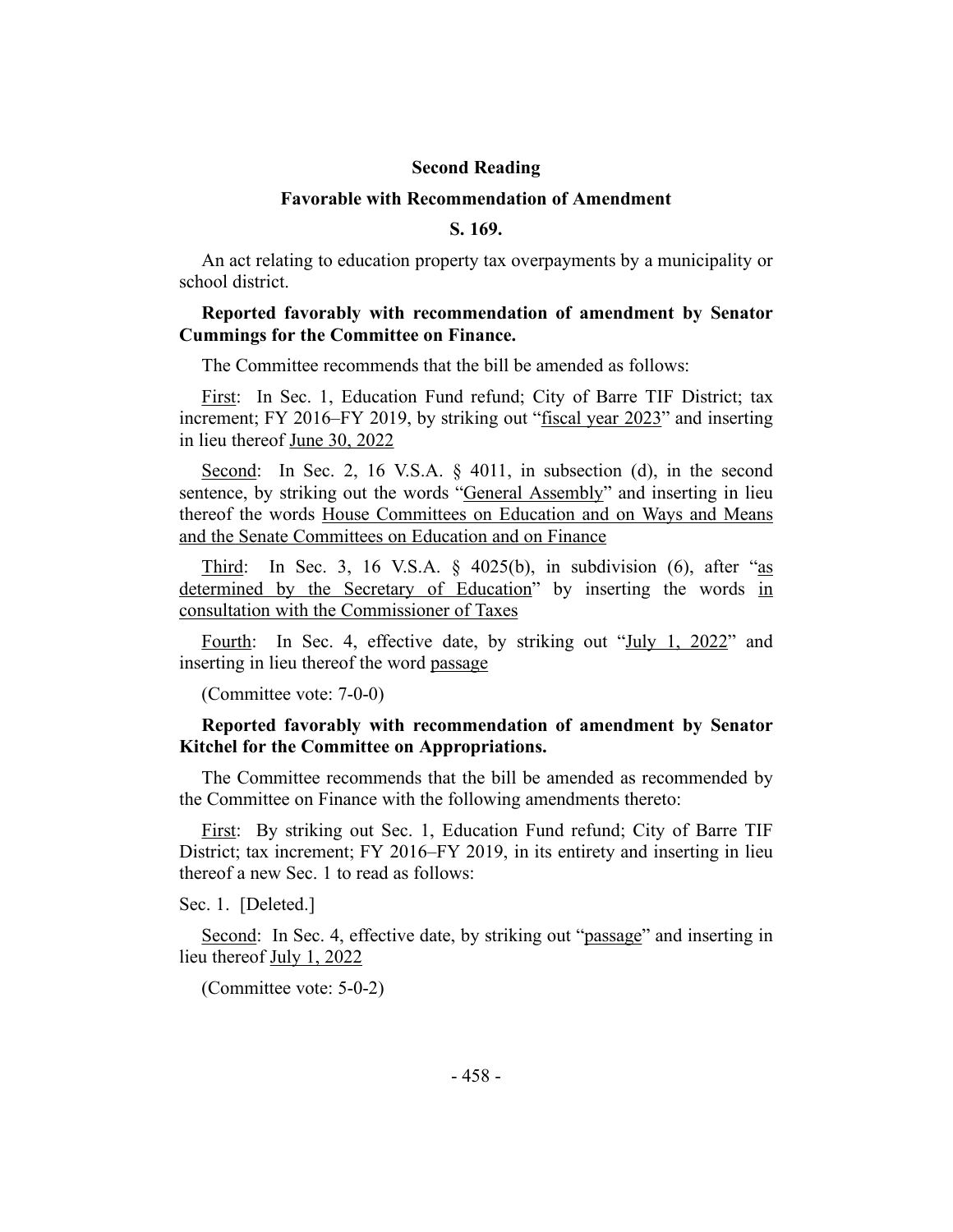#### **Joint Resolution For Action**

## **J.R.H. 15.**

<span id="page-8-0"></span>Joint resolution extending the application of temporary Joint Rule 22A through Tuesday, March 8, 2022.

**PENDING QUESTION:** Shall the Senate adopt the resolution in concurrence?

#### **Text of resolution:**

Resolved by the Senate and House of Representatives:

That Temporary Joint Rule 22A is amended to read as follows:

Rule 22A. Temporary Rule Regarding Joint Committee Meetings

(a) A member of a joint committee may debate and vote remotely in that committee if the member confirms with the committee's chair or co-chairs, as applicable, that the member must be absent from committee due to symptomatic illness or direct COVID-19-related circumstances.

(b) The Joint Rules Committee is authorized to meet remotely as necessary to address COVID-19-related matters that may impact the operation of the General Assembly and joint committees.

(c) The remote authority set forth in this rule shall remain in effect through Tuesday, February 15 March 8, 2022.

(d) Notwithstanding the provisions of subsection (c) of this rule, if the Governor thereafter reissues capacity restrictions at gatherings and events or requires masks and physical distancing in response to COVID-19, the Joint Rules Committee is authorized to meet remotely and to permit any joint committees of the Legislature to meet and vote electronically as the Joint Rules Committee determines appropriate.

#### **NOTICE CALENDAR**

#### **Second Reading**

#### **Favorable with Recommendation of Amendment**

## **S. 173.**

An act relating to the State House Oversight Committee.

#### **Reported favorably with recommendation of amendment by Senator Clarkson for the Committee on Government Operations.**

The Committee recommends that the bill be amended by striking out all after the enacting clause and inserting in lieu thereof the following: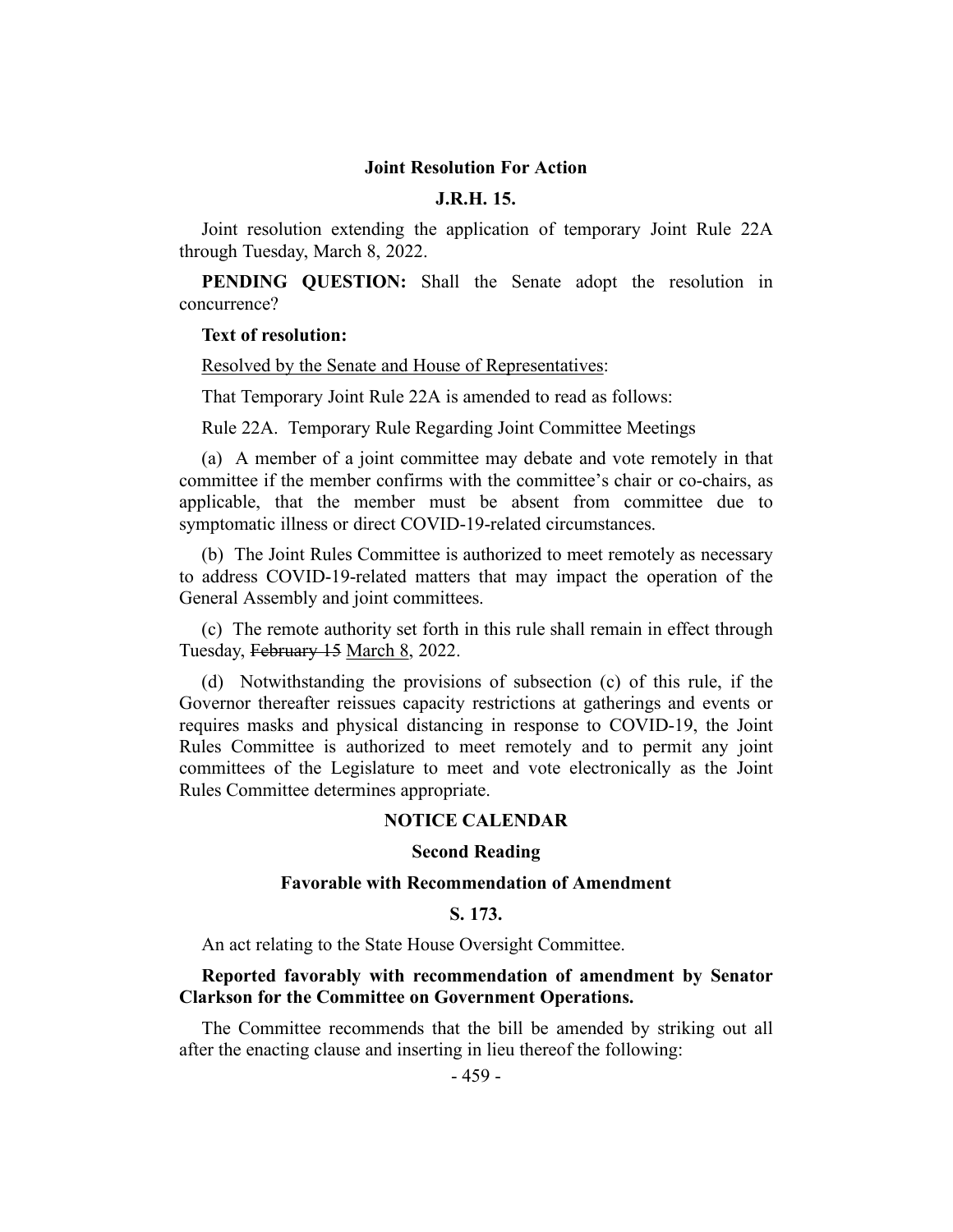Sec. 1. 2 V.S.A. chapter 19 is amended to read:

# CHAPTER 19. LEGISLATIVE ADVISORY COMMITTEE ON THE STATE HOUSE

# § 651. LEGISLATIVE ADVISORY COMMITTEE ON THE STATE **HOUSE**

(a) The Legislative Advisory Committee on the State House is created.

(b) The Committee shall be composed of 13 12 members:

(1) four three members of the House of Representatives, appointed biennially by the Speaker of the House;

(2) four three members of the Senate, appointed biennially by the Committee on Committees;

(3) the Chair of the Board of Trustees of the Friends of the Vermont State House;

(4) the Director of the Vermont Historical Society;

(5) the Director of the Vermont Council on the Arts;

(6) the Commissioner of Buildings and General Services or designee; and

(7) the State Curator; and

(8) the Sergeant at Arms.

(c) The Committee shall biennially elect a chair from among its legislative members. A quorum shall consist of seven members.

(d) The Committee shall meet at the State House at least one time when the General Assembly is in session and at least one time when the General Assembly is not in session or at the call of the Chair. The Commissioner of Buildings and General Services shall keep minutes of the meetings and maintain a file thereof.

(e) The Committee shall have the assistance of the Office of Legislative Counsel and the Office of Legislative Operations.

# § 652. PER DIEM AND EXPENSES; LEGISLATIVE MEMBERS

For meetings held during adjournment of the General Assembly, the legislative members of the Committee shall be entitled to per diem compensation and expense reimbursement as provided in subsection 406(a) of this title.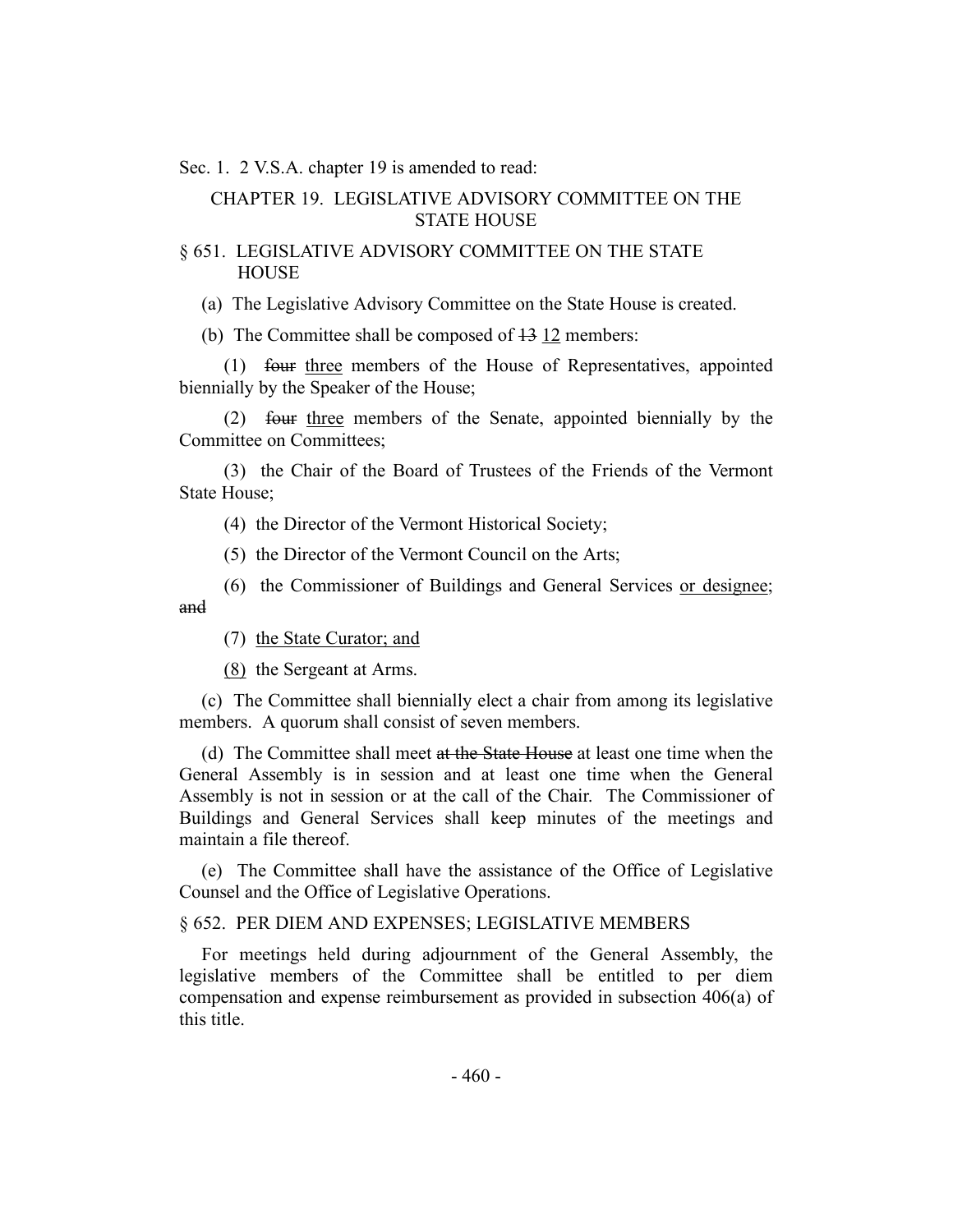#### § 653. FUNCTIONS

(a)(1) The Legislative Advisory Committee on the State House shall be consulted on oversee all activities relating to the acquisition collections and care of paintings and historic artifacts and furnishings, and shall be consulted on the refurbishing, renovation, preservation, and expansion of the building and its interior.

(2) The Legislative Advisory Committee on the State House shall develop approve a plan for the acquisition collections or commission of artwork for the State House collection that represents Vermont's diverse people and history, including diversity of gender, race, ethnicity, sexuality, and disability status.

(b) The Sergeant at Arms and the Commissioner of Buildings and General Services, in discharging responsibilities under subdivision  $62(a)(6)$  of this title and 29 V.S.A. §§ 154(a) and 154a, respectively, shall consider the recommendations of the Committee. The Committee's recommendations shall be advisory only.

(c)(1) The Committee may establish permanent or ad hoc subcommittees as needed to carry out its duties.

(2) A collections subcommittee of the Committee shall, in coordination with experts, develop a collections policy for recommendation to the Committee.

(d) The Chair of the Committee, the Sergeant at Arms, the State Curator, and the President of the Friends of the Vermont State House shall execute a memorandum of understanding to coordinate the policies, oversight, and care of the State House artwork collection.

Sec. 2. 2 V.S.A. § 62 is amended to read:

#### § 62. LEGISLATIVE DUTIES

(a) The Sergeant at Arms shall:

(1) execute orders of either house, the Joint Legislative Management Committee, the Committee on Joint Rules, or the House or Senate Committee on Rules;

(2) maintain order among spectators and take measures to prevent interruption of either house or any committee thereof;

(3) arrange for special meetings and conferences at the State House;

(4) provide for the distribution of mail to all legislators;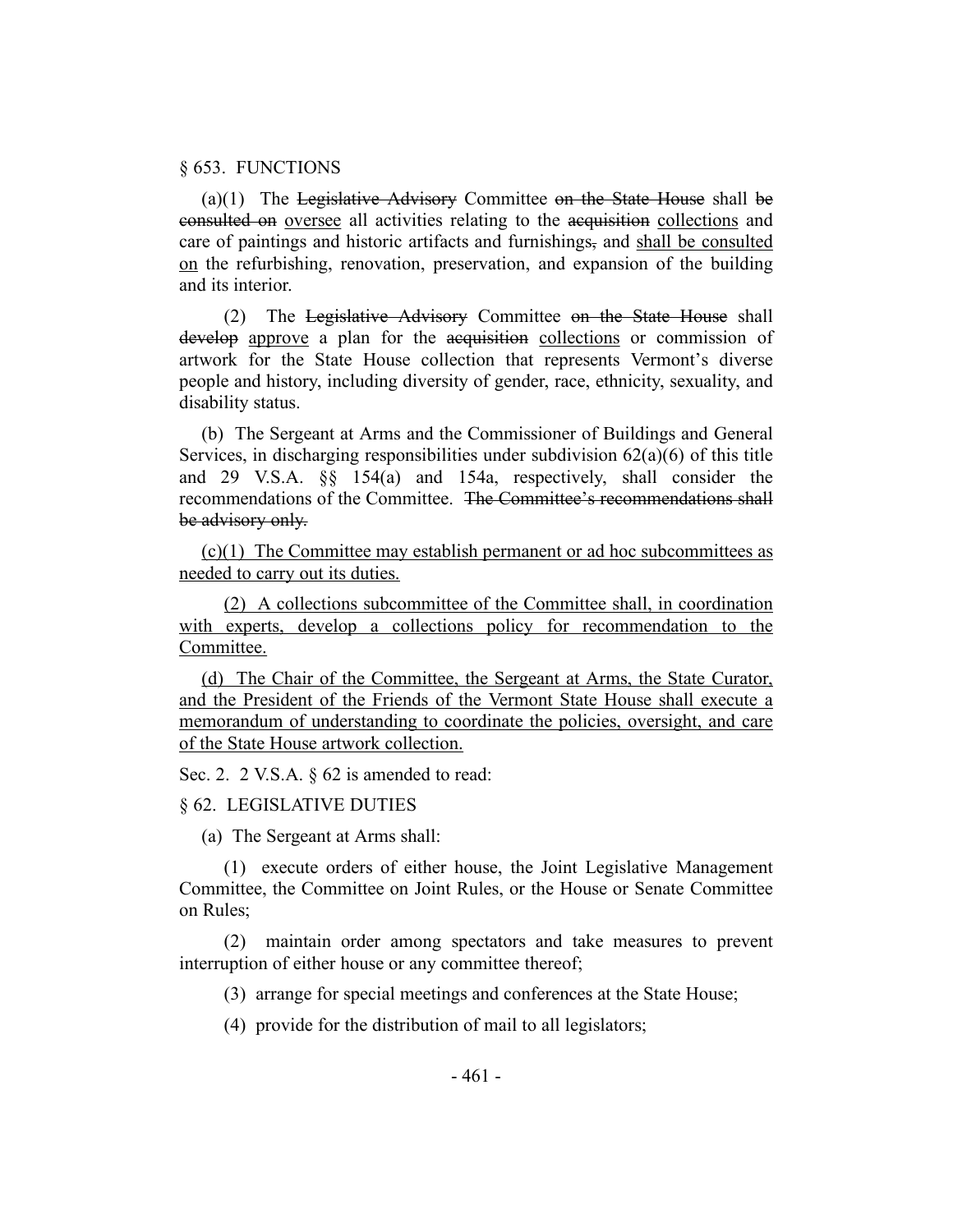(5) schedule the time for the use of rooms for committee meetings and hearings;

(6) maintain the State House and its furnishings in a good state of repair and provide security for all furniture, draperies, rugs, desks, and other furnishings kept in the State House, in consultation with the State Curator;

(7) provide for the establishment of a cafeteria and supervise its operation;

(8) provide security for the State House, pursuant to the responsibilities set forth in 29 V.S.A. § 171; and

(9) perform such other duties for the benefit of the legislators as may be required by any duly authorized committee thereof.

(b) He or she or any person in his or her employ shall not accept any compensation or gift for his or her services other than his or her salary. If he or she or any person in his or her employ violates this provision, he or she shall be fined \$25.00.

(c) The Sergeant at Arms shall not be responsible for structural repairs, capital improvements, or building for maintenance for the or curating the historic State House and its collections (as the term maintenance is defined in 29 V.S.A. § 159) or for the use, upkeep, or maintenance of the State House grounds.

(d) The Sergeant at Arms and employees of the Sergeant at Arms shall seek guidance from and operate in accordance with policies adopted by the Joint Legislative Management Committee.

Sec. 3. 29 V.S.A. § 154a is amended to read:

§ 154a. STATE CURATOR

(a) Creation. The position of State Curator is created within the Department of Buildings and General Services.

(b) Duties. The State Curator's responsibilities shall include:

(1) oversight of the general historic preservation of the State House, including maintaining the historical integrity of the State House and works of art in the State House its collections of art, decorative arts, and furnishings;

(2) interpretation of the State House to the visiting public through exhibits, publications, and tours, and other means of communication; and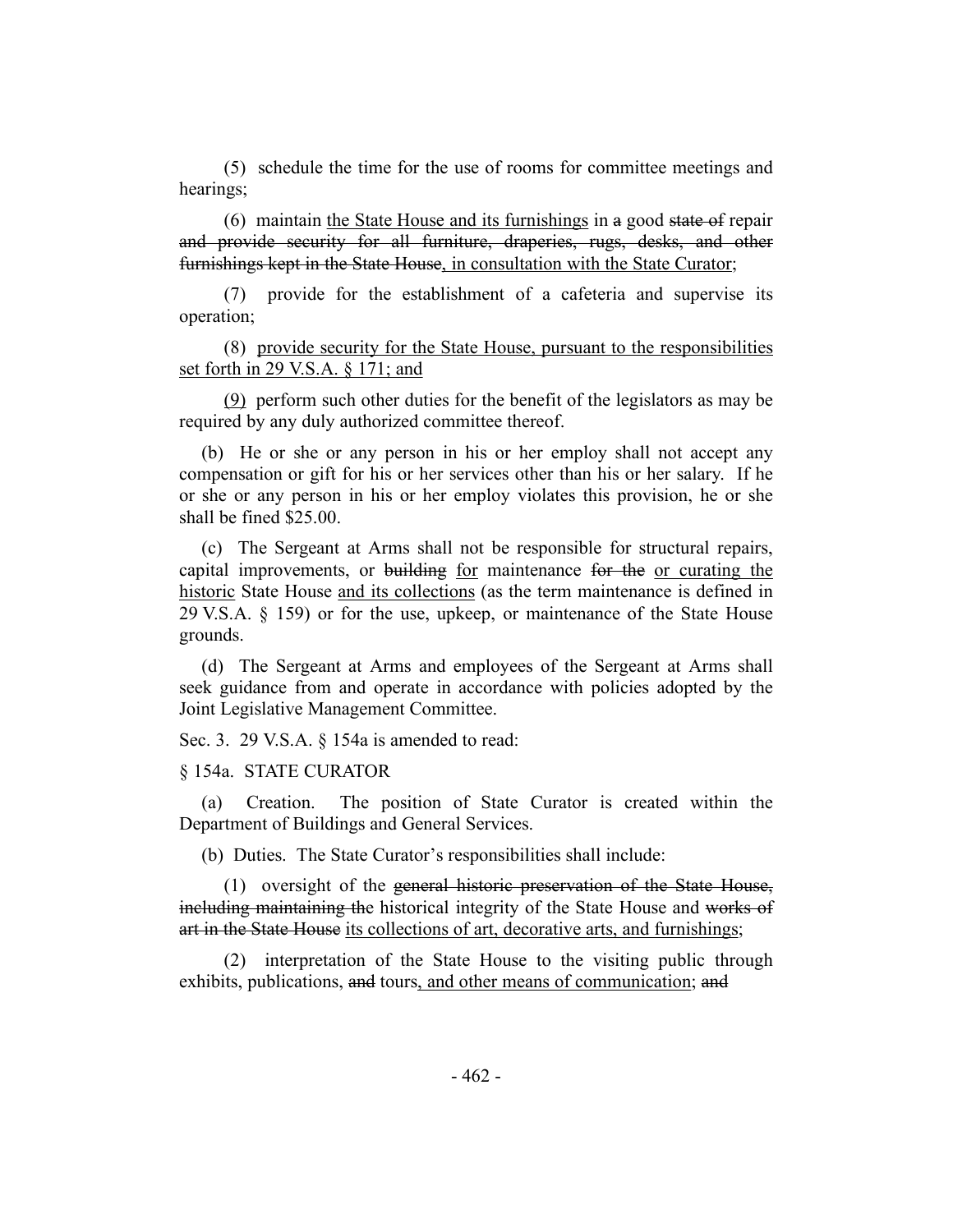(3) acquisition, management, and care of State collections of art and historic furnishings, provided that any works of art for the State House are acquired pursuant to the requirements of 2 V.S.A.  $\S$  653(a); and

(4) oversight and management of the State's historic and contemporary art and collections in State buildings and on State property.

(c) Acquisition Collections policy. In coordination with the Legislative Advisory Committee on the State House, and in accordance with the plan developed pursuant to 2 V.S.A. § 653, and upon approval of the Legislative Advisory Committee on the State House, the State Curator shall adopt an acquisition a collections policy that ensures that the acquisition of art for the State House reflects a diversity of artistic media and artists, and celebrates the natural history of the State, and the diversity of the people and stories of Vermont throughout the history of the State.

(d) Interpretive plan. In coordination with the Friends of the Vermont State House and the Vermont Historical Society, the State Curator shall create an interpretive plan that tells the stories of the State House art collection through accessible written, multimedia, and oral means. The plan shall include appropriate and inclusive training of State House volunteers and staff.

Sec. 4. EFFECTIVE DATE

This act shall take effect on July 1, 2022.

And that after passage the title of the bill be amended to read:

An act relating to the State House art collections.

<span id="page-12-0"></span>(Committee vote: 5-0-0)

#### **S. 188.**

An act relating to regulating licensed small cannabis cultivation as farming.

# **Reported favorably with recommendation of amendment by Senator Pearson for the Committee on Agriculture.**

The Committee recommends that the bill be amended by striking out all after the enacting clause and inserting in lieu thereof the following:

Sec. 1. 7 V.S.A. § 861(19) is amended to read:

(19) "Enclosed, locked facility" means a building, room, greenhouse, outdoor fenced-in area, or other location that is enclosed on all sides and prevents cannabis from easily being viewed by the public. The facility shall be equipped with locks or other security devices that permit access only by: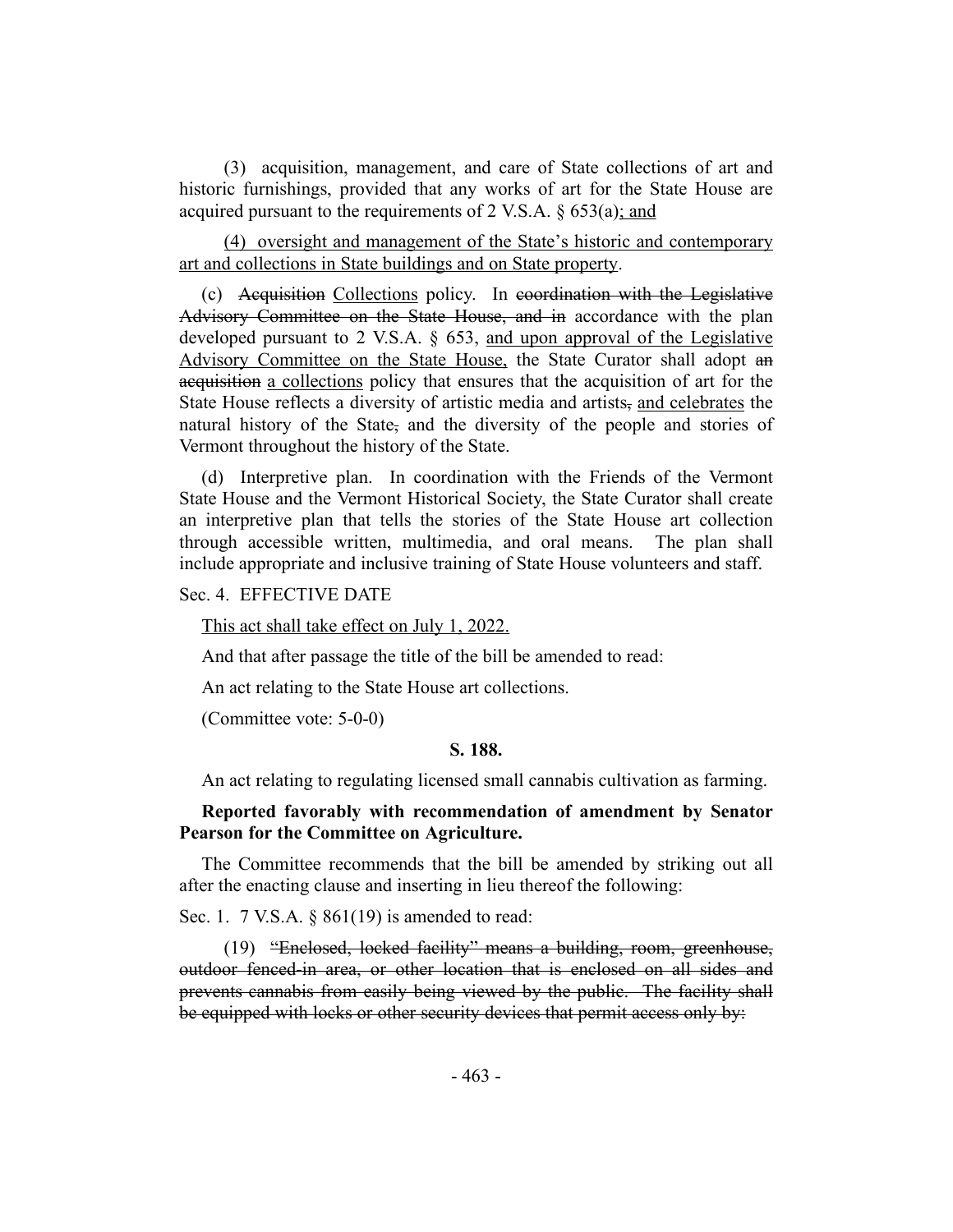(A) Employees, agents, or owners of the cultivator, all of whom shall be 21 years of age or older.

(B) Government employees performing their official duties.

(C) Contractors performing labor that does not include cannabis cultivation, packaging, or processing. Contractors shall be accompanied by an employee, agent, or owner of the cultivator when they are in areas where cannabis is being grown, processed, packaged, or stored.

(D) Registered employees of other cultivators, members of the media, elected officials, and other individuals 21 years of age or older visiting the facility, provided they are accompanied by an employee, agent, or owner of the cultivator. [Repealed.]

Sec. 2. 7 V.S.A. § 869 is amended to read:

# § 869. CULTIVATION OF CANNABIS; ENVIRONMENTAL AND LAND USE STANDARDS; REGULATION OF SMALL CULTIVATORS

 $(a)(1)$  A cannabis establishment shall not be regulated as "farming" under the Required Agricultural Practices, 6 V.S.A. chapter 215, or other State law, and cannabis produced from cultivation shall not be considered an agricultural product, farm crop, or agricultural crop for the purposes of 32 V.S.A. chapter 124, 32 V.S.A. § 9741, or other relevant State law.

(2) Notwithstanding subdivision (1) of this subsection, the cultivation of cannabis on agricultural land and the use of farm buildings to dry or process that cannabis shall not disqualify the land or buildings from the use value appraisal program or constitute "development" under 32 V.S.A. § 3752(5), provided that:

(A) the agricultural land or farm building is enrolled in the use value appraisal program at the time cannabis cultivation commences;

(B) the agricultural land or farm building is not transferred to another owner;

(C) the cultivation, drying, or processing of cannabis is done by a licensed small cultivator on 1,000 square feet or less of agricultural land; and

(D) all other requirements under 32 V.S.A. chapter 124 continue to be met.

(b) The cultivation, processing, and manufacturing of cannabis regulated under this chapter shall comply with all applicable State, federal, and local environmental, energy, or public health law, unless otherwise provided under this chapter.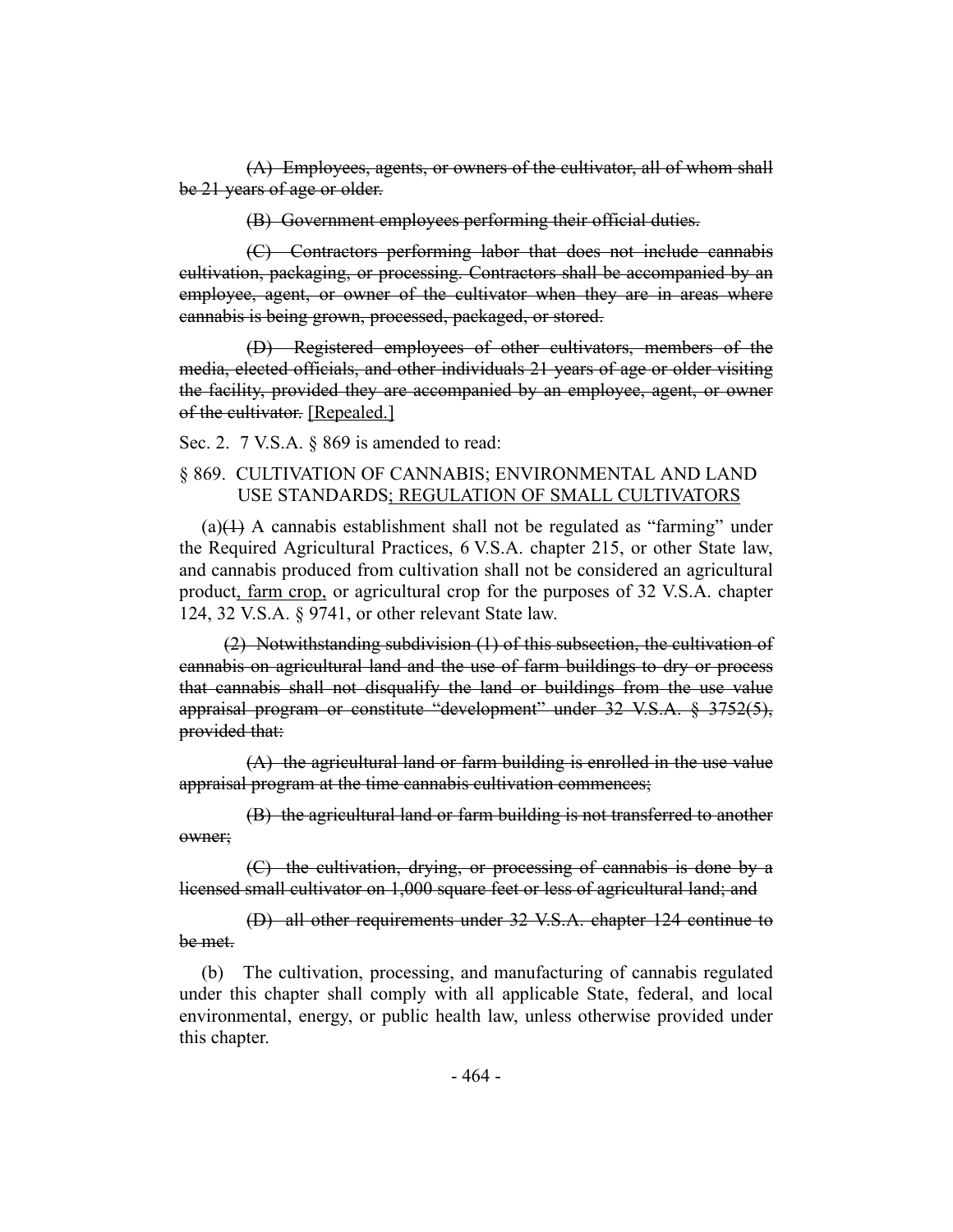(c) A cannabis establishment regulated under this chapter shall be subject to regulation under 24 V.S.A. chapter 117 as authorized by this chapter.

(d)(1) The cultivation, processing, and manufacturing of cannabis by all cultivators regulated under this chapter shall comply with the following sections of the Required Agricultural Practices as administered and enforced by the Board:

(A) section 6, regarding conditions, restriction, and operating standards;

(B) section 8, regarding groundwater quality and groundwater quality investigations; and

(C) section 12, regarding subsurface tile drainage.

(2) Application of or compliance with the Required Agricultural Practices under subdivision (1) of this subsection shall not be construed to provide a presumption of compliance with or exemption to any applicable State, federal, and local environmental, energy, public health, or land use law required under subsections (b) and (c) of this section.

(e) Persons cultivating cannabis or handling pesticides for the purposes of the manufacture of cannabis products shall comply with the worker protection standard of 40 C.F.R. part Part 170.

(f) Notwithstanding subsection (a) of this section, a small cultivator licensed under this chapter who initiates cultivation of cannabis outdoors on a parcel of land that was subject to the Required Agricultural Practices prior to licensed cultivation of cannabis shall:

(1) be regulated in the same manner as "farming" and not as "development" on the tract of land where cultivation occurs for the purposes of permitting under 10 V.S.A. chapter 151;

(2) not be regulated by a municipal bylaw adopted under 24 V.S.A. chapter 117 in the same manner that Required Agricultural Practices are not regulated by a municipal bylaw under 24 V.S.A.  $\frac{24 \text{ V.S.A.}}{4413(d)(1)(\text{A})}$ ;

(3) be eligible to enroll in the Use Value Appraisal Program under 32 V.S.A. chapter 124 for the cultivation of cannabis, provided that the agricultural land or farm building on the parcel where cannabis cultivation occurs was enrolled in the Use Value Appraisal Program prior to commencement of licensed cannabis cultivation and the parcel continues to qualify for enrollment; and

(4) be exempt under 32 V.S.A. § 9741(3), (25) and (50) from the tax on retail sales imposed under 32 V.S.A. § 977.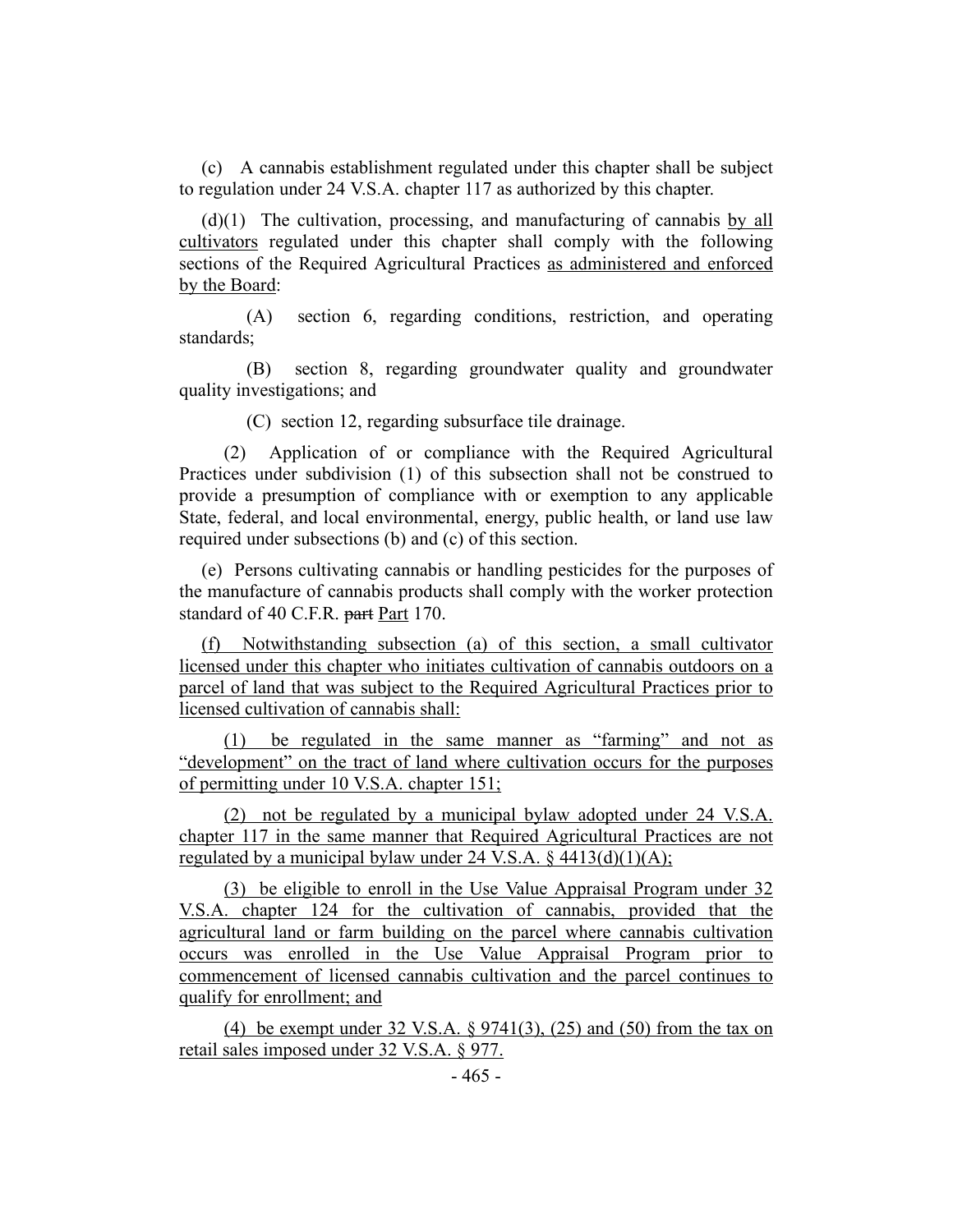Sec. 3. 7 V.S.A. § 904 is amended to read:

# § 904. CULTIVATOR LICENSE

(a) A cultivator licensed under this chapter may cultivate, process, package, label, transport, test, and sell cannabis to a licensed wholesaler, product manufacturer, retailer, integrated licensee, and dispensary and may purchase and sell cannabis seeds and immature cannabis plants to another licensed cultivator.

(b) Cultivation of cannabis shall occur only in an enclosed, locked facility:

(1) on property lawfully in possession of the cultivator or with the written consent of the person in lawful possession of the property; and

(2) in an area that is screened from public view and access is limited to the cultivator and persons 21 years of age or older who have permission from the cultivator.

\* \* \*

Sec. 4. 7 V.S.A. § 905 is amended to read:

## § 905. WHOLESALER LICENSE

A wholesaler licensed under this chapter may:

(1) purchase cannabis from a licensed cultivator and integrated licensee, and cannabis products from a licensed product manufacturer, integrated licensee, and dispensary; and

(2) transport, process, package, and sell cannabis and cannabis products to a licensed product manufacturer, retailer, integrated licensee, and dispensary; and

(3) sell cannabis seeds or immature cannabis plants to a licensed cultivator.

Sec. 5. 18 V.S.A. § 4230e is amended to read:

# § 4230e. CULTIVATION OF CANNABIS BY A PERSON 21 YEARS OF AGE OR OLDER

(a)(1) Except as otherwise provided in this section, a person 21 years of age or older who cultivates no not more than two mature cannabis plants and four immature cannabis plants shall not be penalized or sanctioned in any manner by the State or any of its political subdivisions or denied any right or privilege under State law.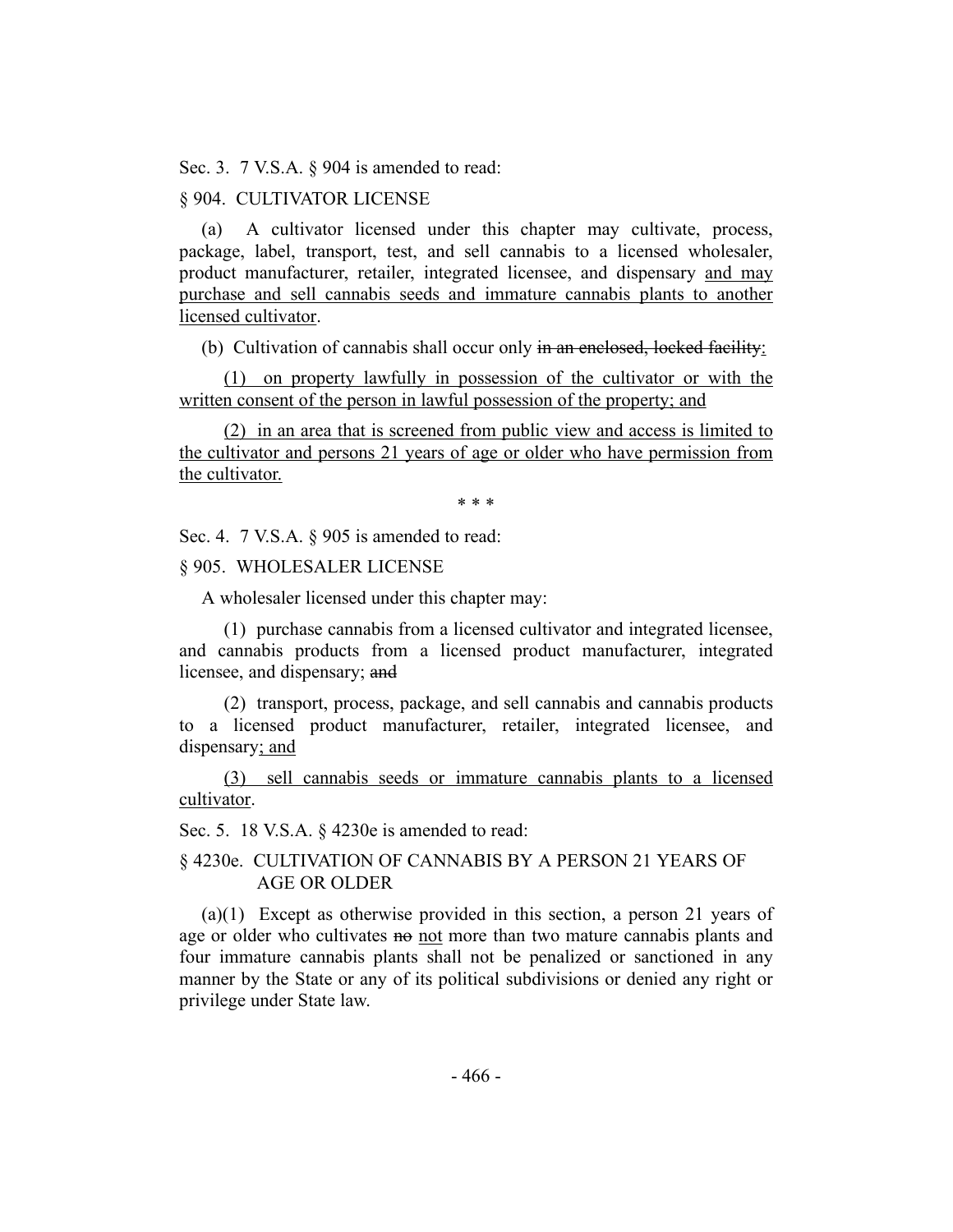(2) Each dwelling unit shall be limited to two mature cannabis plants and four immature cannabis plants regardless of how many persons 21 years of age or older reside in the dwelling unit. As used in this section, "dwelling unit" means a building or the part of a building that is used as a primary home, residence, or sleeping place by one or more persons who maintain a household.

(3) Any cannabis harvested from the plants allowed pursuant to this subsection shall not count toward the one-ounce possession limit in section 4230a of this title, provided it is stored in an indoor facility on the property where the cannabis was cultivated and reasonable precautions are taken to prevent unauthorized access to the cannabis.

(4) Cultivation in excess of the limits provided in this subsection shall be punished in accordance with section 4230 of this title.

(b)(1) Personal cultivation of cannabis only shall occur:

(A) on property lawfully in possession of the cultivator or with the written consent of the person in lawful possession of the property; and

(B) in an enclosure area that is screened from public view and is secure so that access is limited to the cultivator and persons 21 years of age or older who have permission from the cultivator.

(2) A person who violates this subsection shall be assessed a civil penalty as follows:

- (A) not more than \$100.00 for a first offense;
- (B) not more than \$200.00 for a second offense; and
- (C) not more than \$500.00 for a third or subsequent offense.

# Sec. 6. CANNABIS CONTROL BOARD; REPORT ON CANNABIS CULTIVATION AS FARMING

If the federal government removes "marihuana" from the Schedule 1 list of controlled substances set forth in 21 U.S.C. § 812, the Executive Director of the Cannabis Control Board shall, after consultation with the Secretary of Agriculture, Food and Markets submit to the Senate Committees on Judiciary and on Agriculture and the House Committees on Judiciary and on Agriculture and Forestry a recommendation as to whether the regulation of the cultivation of cannabis should be transferred from the jurisdiction of the Cannabis Control Board to the jurisdiction of the Agency of Agriculture, Food and Markets. The recommendation shall include whether cannabis cultivation should be regulated as "farming" and the estimated staff and budget necessary for the Secretary of Agriculture, Food and Markets to administer regulation.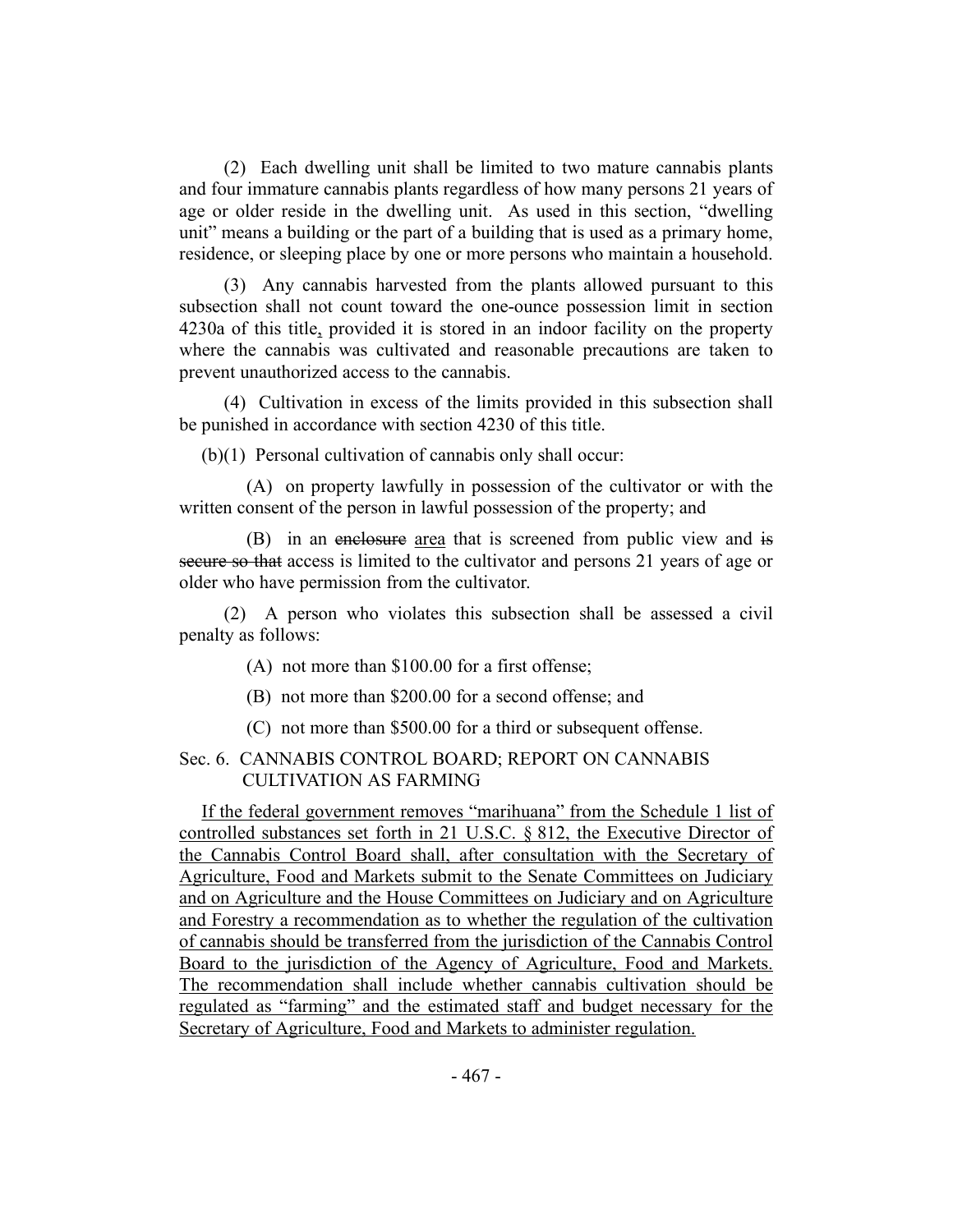Sec. 7. EFFECTIVE DATE

This act shall take effect on passage.

(Committee vote: 5-0-0)

# **PUBLIC HEARING**

**February 24, 2022** - 6:30 p.m. - Testimony via Zoom - Re: Judicial Retention of Superior Court Judges: Thomas Durkin, David Fenster, Kerry Ann McDonald-Cady, Robert Mello, John Pacht and Helen Toor - Members of the public who would like to testify regarding any of these judges may sign up by emailing  $p$ delaney@leg.state.vt.us - Joint Committee on Judicial Retention.

## **NOTICE OF JOINT ASSEMBLY**

**Thursday, February 17, 2022 - 10:30 A.M.** - Election of two (2) trustees for the Vermont State Colleges Corporation.

The following rules shall apply to the conduct of these elections:

First: All nominations for these offices will be presented in alphabetical order prior to voting.

Second: There will be only one nominating speech of not more than three (3) minutes and not more than two seconding speeches of not more than one (1) minute each for each nominee.

# **JFO NOTICE**

Grants and Positions that have been submitted to the Joint Fiscal Committee by the Administration, under 32 V.S.A. §5(b)(3):

**JFO #3086** – \$925,840 to the VT Agency of Education from the U.S. Department of Agriculture Food and Nutrition Services. The grant will be used to fund two projects: Phase II of a current IT systems upgrade to improve interconnectivity and data transfer functionalities of the system; and a pilot of the Ed-Fi data model to explore improvements for data transfers between local education agencies, child nutrition programs and other state agencies. Edfi is a national data standard in education. Please see this link for more information on the data system: https://www.ed-fi.org/.

*[Received January 4, 2022]*